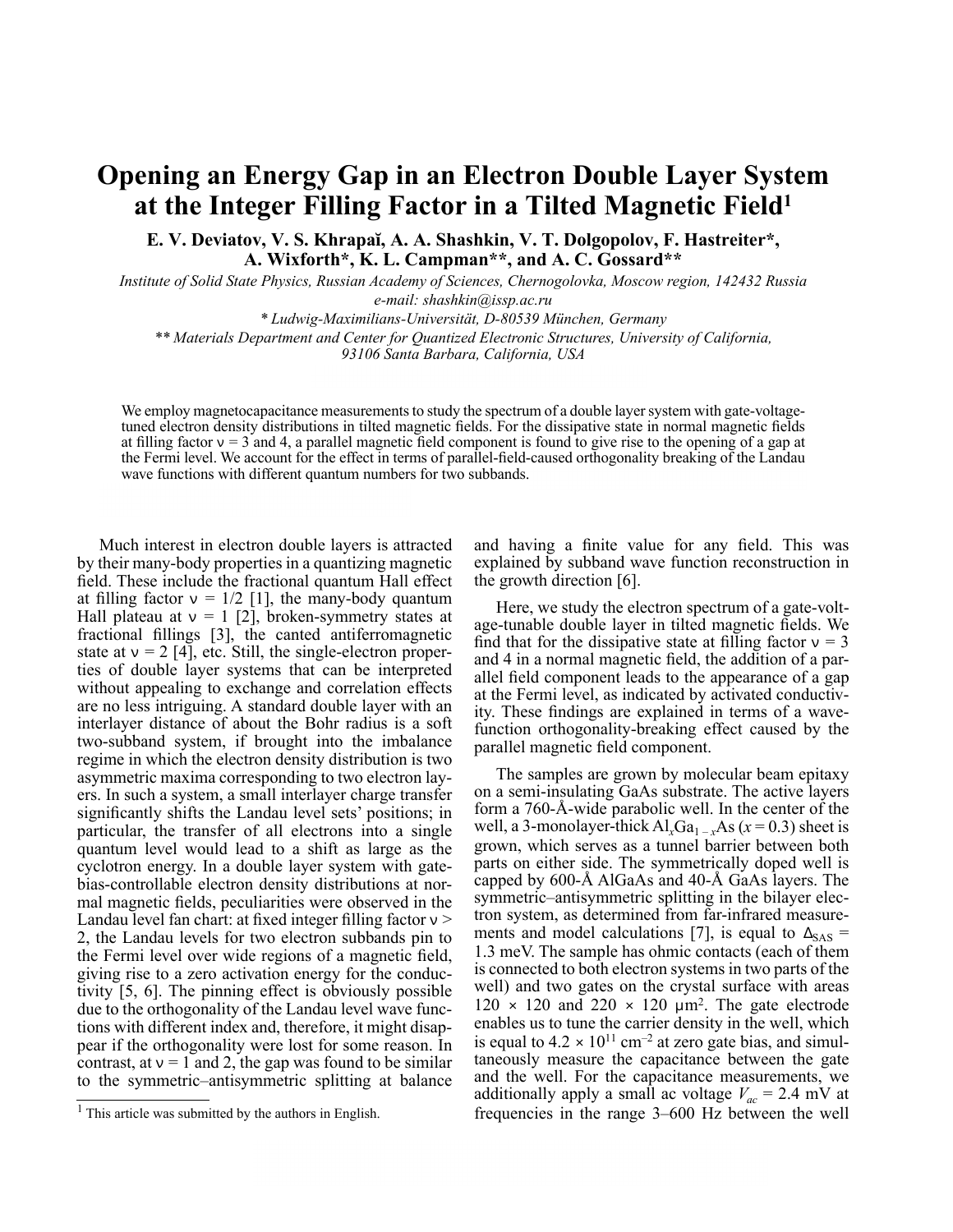and the gate and measure both current components as a function of gate bias  $V_g$  in normal and tilted magnetic fields in the temperature interval between 30 mK and 1.2 K. An example of the imaginary current component is depicted in Fig. 1; also shown in the inset is the calculated behavior of the conduction band bottom for our sample.

The employed experimental technique is similar to magnetotransport measurements in Corbino geometry: in the low frequency limit, the active component of the current is inversely proportional to the dissipative conductivity  $\sigma_{xx}$ , while the imaginary current component reflects the thermodynamic density of states in a double layer system. Activation energy at the minima of σ*xx* for integer  $\nu$  is determined from the temperature dependence of the corresponding peaks in the active current component.

The positions of the  $\sigma_{xx}$  minimum for  $v = 2, 3$ , and 4 in the  $(B_{\perp}, V_g)$  plane are shown in Fig. 2 for both normal and tilted magnetic fields. At the gate voltages  $V_{\text{th}} < V_{\text{g}} < V_{\text{th2}}$ , at which one subband  $E_1$  of the substrate side part of the well is filled with electrons, the experimental points fall onto straight lines with slopes defined by the capacitance between the gate and the bottom electron layer. Above  $V_{th2}$ , where a second subband  $E_2$  collects electrons in the front part of the well, a minimum in  $\sigma_{xx}$  at integer  $\nu$  corresponds to a gap in the spectrum of the bilayer electron system. In this case, the slope is inversely proportional to the capacitance between the gate and the top electron layer. Additional minima of the imaginary current component that are related solely to the thermodynamic density of states in the second subband are shown in Fig. 2 by dashed lines. Hence, each of the two different kinds of minima forms its own Landau level fan chart. In the perpendicular magnetic field, wide disruptions of the fan line at  $v = 4$  and termination of the line at  $v = 3$  indicate the absence of a minimum in  $\sigma_{xx}$  (Fig. 2a). As mentioned above, this results from a Fermi-level pinning of the Landau levels for two subbands.

Remarkably, switching on a parallel magnetic field is found to promote the formation of a  $\sigma_{xx}$  minimum at integer  $v > 2$ , particularly at  $v = 3$  and 4; see Fig. 2b. This implies that the parallel magnetic field suppresses the pinning effect, giving rise to the opening of a gap at the Fermi level in the double layer system.

Figure 3 represents the behavior of the activation energy  $E_a$  along the  $v = 3$  and 4 fan lines in Fig. 2 for different tilt angles Θ of the magnetic field. As seen from Fig. 3a, for filling factor  $v = 4$  in the normal field, the value of  $E_a$  is largest both at the bilayer onset  $V_{th2}$ and at balance. In between these it zeroes, which is in agreement with the disappearance of the minimum of σ*xx* in the magnetic field range between 2.6 and 3.4 T; in the close vicinity of  $B = 3$  T,  $E_a$  is unmeasurably small, but likely finite, as can be reconciled with the observed  $\sigma_{xx}$  minimum at the fan crossing point of  $v =$ 



**Fig. 1.** Dependence of the imaginary current component on gate voltage at a frequency of 100 Hz and temperature of 30 mK for a normal (dashed line) and a tilted by  $\Theta = 30^{\circ}$ (solid line) magnetic field corresponding to the same  $B_{\perp}$  = 3.3 T. The filling factors in the whole electron system and in the second subband are indicated. The threshold voltages are determined from Fig. 2 taking account of insignificant threshold shifts in different coolings of the sample. Inset: calculated band diagram of the sample at  $V_g = -0.2$  V. Two electron subbands  $E_1$  and  $E_2$  in the quantum well are filled. The coordinate *z* is counted from the gate.

4 and  $v_2 = 1$  (Fig. 2a). In contrast, for tilted magnetic fields, the activation energy at  $v = 4$  never tends to zero, forming a plateau instead (Fig. 3a).

For  $v = 3$ , the parallel field effects are basically similar to the case of  $v = 4$  with one noteworthy distinction. Near the balance point, the activation energy in a tilted magnetic field exhibits a minimum that deepens with increasing tilt angle, see Fig. 3b. This minimum is likely to be of many-body origin: at sufficiently large Θ it is accompanied by a splitting of the  $v = 3$  fan line, which is very similar to the behavior of the double layer at  $v = 2$  discussed as a manifestation of the canted antiferromagnetic phase [4]. This effect will be considered in detail elsewhere.

We relate the appearance of a gap at integer  $v > 2$  in the unbalanced double layer in tilted magnetic fields to orthogonality breaking of the Landau wave functions with different quantum numbers for two subbands. Indeed, interlayer tunneling should occur with in-plane momentum conservation, so that in a tilted magnetic field it is accompanied with an in-plane shift [8] of the center of the Landau wave function by an amount  $d_0$  $tan\Theta$ , where  $d_0$  is the distance between the centers of mass for electron density distributions in the two lowest subbands. Apparently, the thus-shifted Landau wave functions with different quantum numbers for two subbands become overlapped. In this case, the above-men-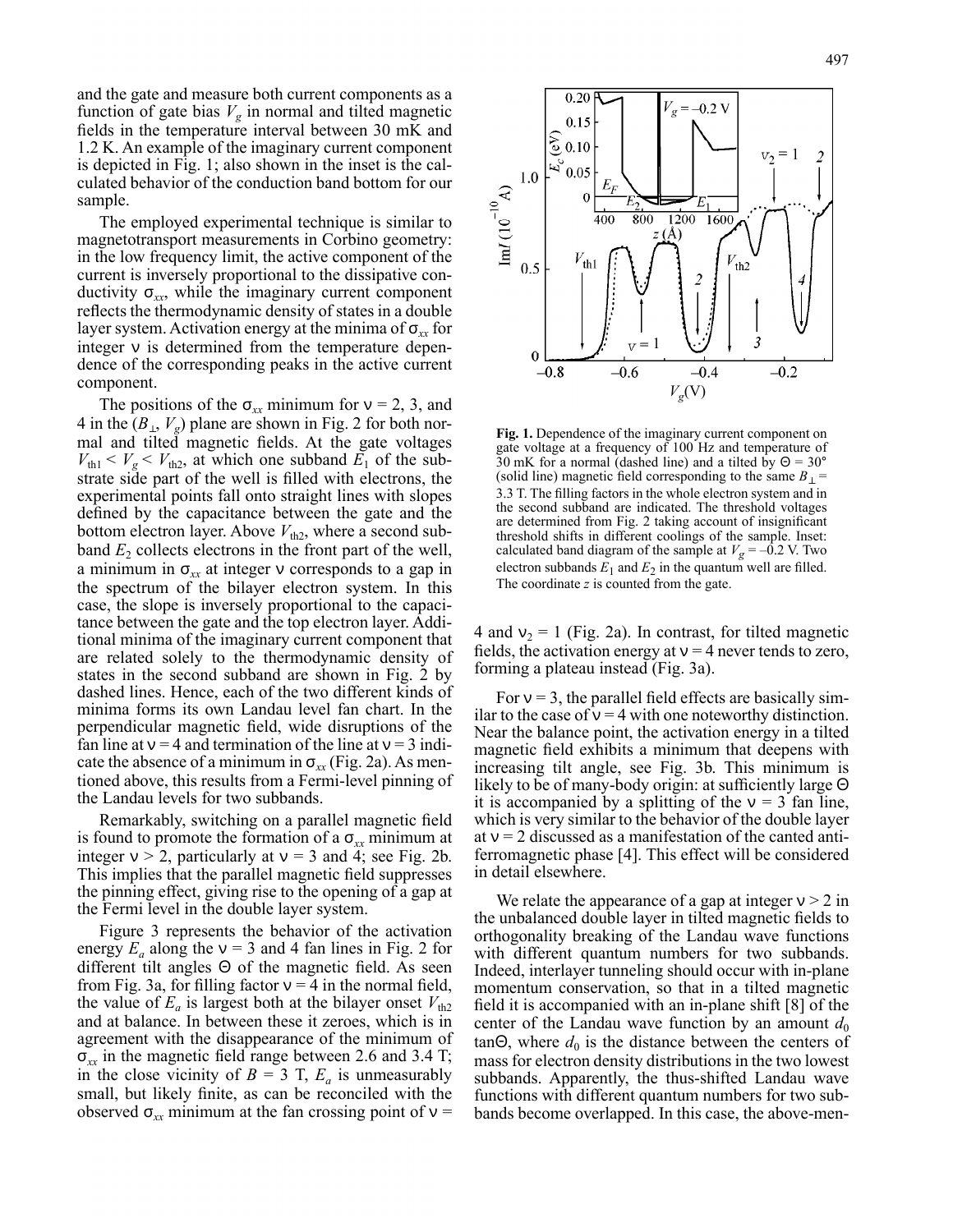

**Fig. 2.** Positions of the  $\sigma_{xx}$  minima at a temperature of 30 mK for different tilt angles: (a) Θ = 0°, (b) Θ = 30°. The dashed lines correspond to minima in the thermodynamic density of states for the second electron subband.



**Fig.** 3. Change of the activation energy with magnetic field at (a)  $v = 4$  for  $v = 0^{\circ}$  (dots),  $\Theta = 30^{\circ}$  (diamonds),  $\Theta = 45^{\circ}$  (squares),  $Θ = 60°$  (triangles); and (b)  $v = 3$  for  $Θ = 30°$  (circles),  $Θ = 45°$  (diamonds),  $Θ = 60°$  (triangles). The lines are guides to the eye.

tioned pinning effect at integer  $v > 2$  cannot occur any more. Instead, as will be discussed below, the wave functions get reconstructed, which is accompanied by level splitting.

We calculate the single-particle spectrum in a tilted magnetic field in self-consistent Hartree approximation without taking into account the spin splitting (supposing small *g* factor), as well as the exchange and correlation energies. The intersubband charge transfer when switching on the magnetic field is a perturbation potential in the problem that mixes the wave functions for two subbands. Account is taken of a shift of the subband bottoms due to a parallel component of the magnetic field, and the value of gap at the Fermi level is determined in the first order of perturbation theory in a